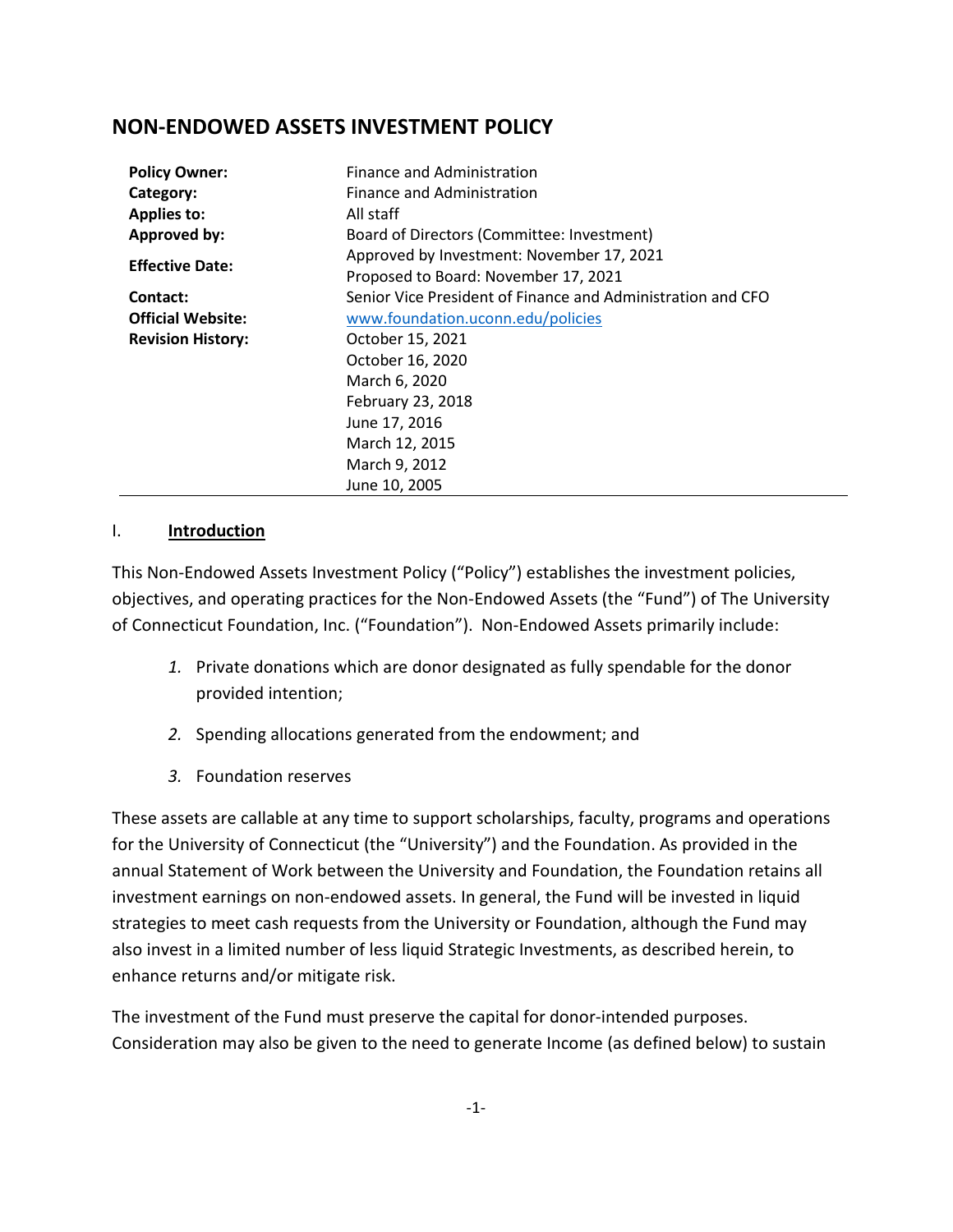the Foundation's budget, provided that this objective is accomplished via a prudent, diversified asset allocation.

*The Income for the Non-Endowed Assets portfolio is the combination of interest income, dividend income and realized gains and losses on sales of investments. Interest and dividend income and realized gains and losses are as defined by generally accepted accounting principles (GAAP) as used in the United States of America.* 

### **Return Objective**

The Fund has a return objective of providing investment returns above those available from treasury bills and short-maturity bonds, with a long-term target return (net-of fees) in excess of the "Benchmark". The Benchmark for the total portfolio shall be defined as a blend of:

70% ICE BofA 1-3 Year Government Credit Index (B1A0)

30% ICE BofA BB-B US Cash Pay High Yield Constrained Index (JUC4).

The guidelines of the Fund have been structured in a manner to allow the Investment Managers (as defined below) to strive to meet the income requirements of the Foundation and appreciation of assets.

### **Risk Tolerance**

The Fund seeks to attain a risk level (as measured by ex-post standard deviation over a rolling five-year period) at or lower than the Benchmark. The Investment Committee understands that in some periods the risk level will be greater than the Benchmark, and in some periods it will be less.

The Investment Committee may consider any risk management strategies to reduce volatility and protect portfolio valuation.

### **Other Factors**

• All investments and strategies pursued by the Investment Committee and any Investment Managers will be completed with consideration of the following factors:

*(1) General economic conditions; (2) the possible effect of inflation or deflation; (3) the expected tax consequences of investment decisions, strategies and distributions; (4) the role that each investment or course of action plays within the overall portfolio, which may include financial assets, interests in closely held enterprises,*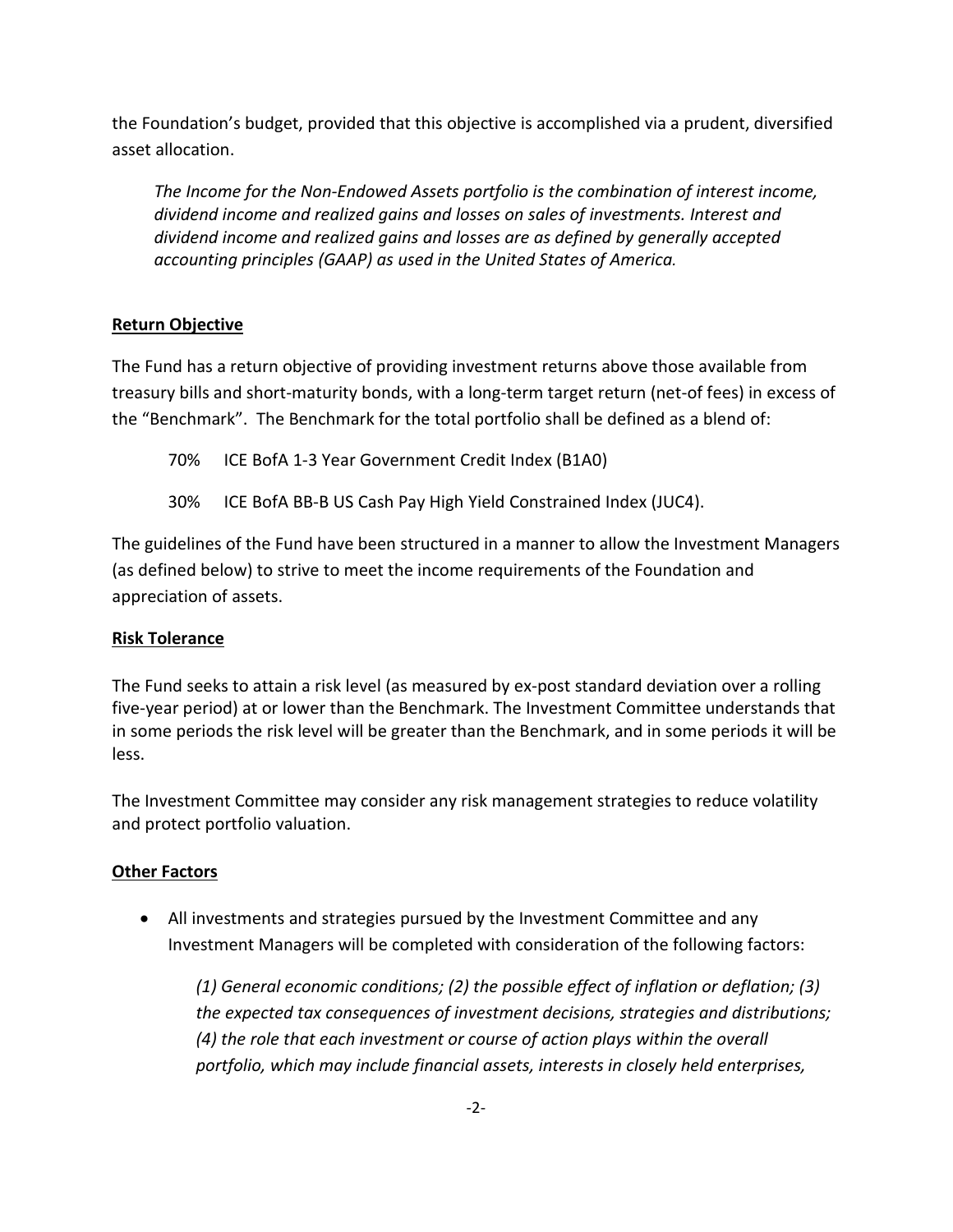*tangible and intangible personal property and real property; (5) the expected total return from income and the appreciation of capital; (6) needs for liquidity, for regularity of income and for preservation or appreciation of capital; (7) the size of the portfolio; and (8) Environmental, Social, and Governance ("ESG") and Socially Responsible Investment ("SRI") principles (as further described in the Foundation's*  Commitment to Responsible Investing *in the Financial Information section of the Foundation's website, as may be updated from time to time).*

#### **II. Duties and Responsibilities**

#### **Investment Committee:**

The Foundation Board of Directors (the "Board") has fiduciary responsibility over the management of assets invested in the Fund and developing all related investment policies. As described below, the Board delegates to the Investment Committee the selection of investments to be made in a manner consistent with this Board-approved Policy and any other policies as may be adopted from time to time.

- The Investment Committee may recommend to the Board the designation of one or more agents or consultants ("Advisor/Consultants") to assist in investment manager searches, policy development, and monitoring investment performance and investment policy compliance. Should the Board elect to delegate the management of the Fund to an Advisor/Consultant, it shall act in good faith, with the care that an ordinarily prudent person in a like position would exercise under similar circumstances, in selecting any Advisor/Consultant; establish the scope and terms of the delegation, consistent with the purposes of the Foundation and the Portfolios; and periodically review the Advisor/Consultant's actions in order to monitor its performance and compliance with the scope and terms of the delegation. In performing a delegated function, an Advisor/Consultant owes a duty to the institution to exercise reasonable care to comply with the scope and terms of the delegation.
- The Investment Committee selects investment managers, vehicles, and instruments consistent with Policy, and has authority to retain and/or replace investment managers and to control the asset allocation as long as it remains within approved limits.
- The Investment Committee shall recommend for Board approval revisions to this Policy. This includes, but is not limited to, selection of acceptable asset classes, allowable ranges of holdings by asset class and individual investment managers as a percent of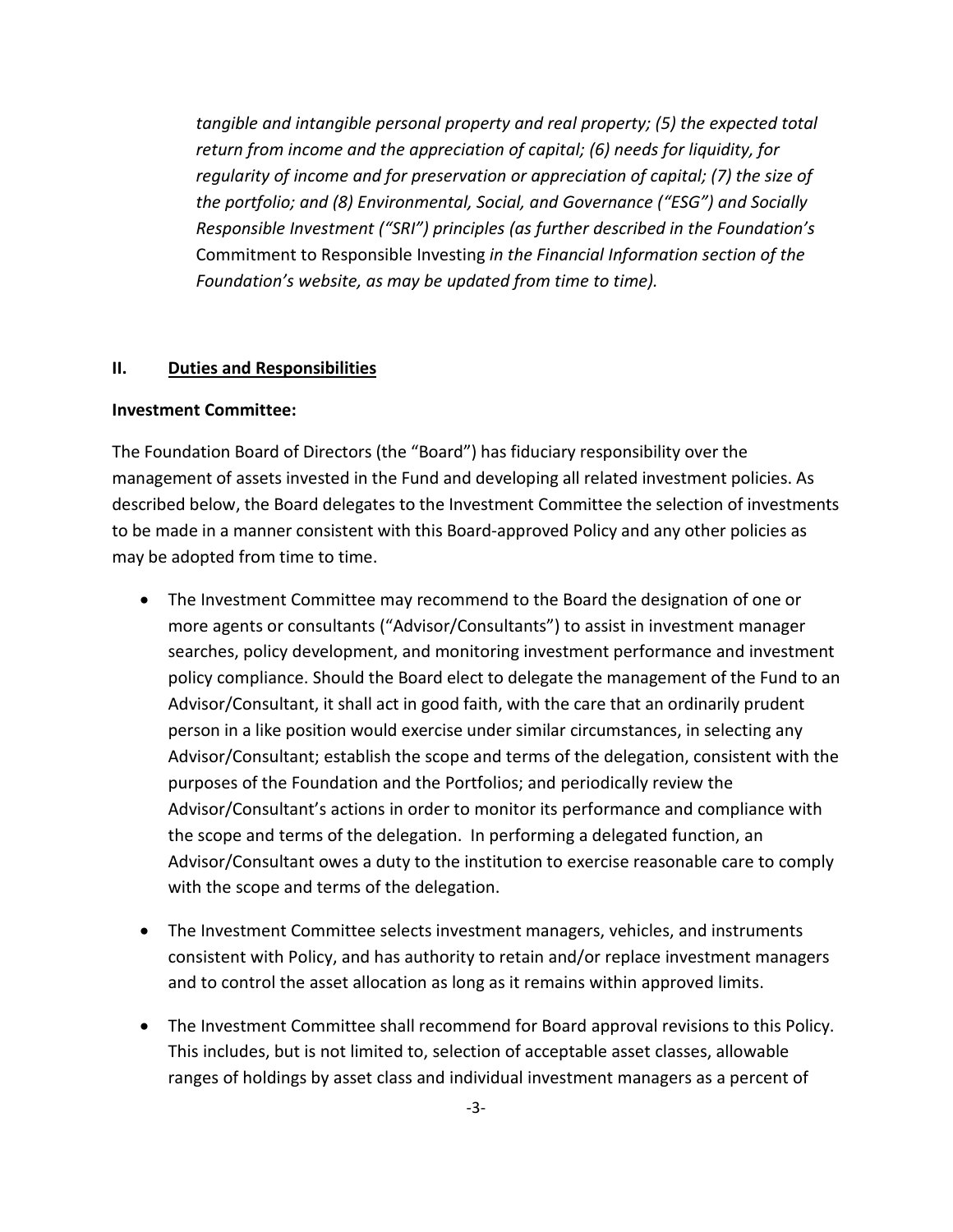assets, the definition of acceptable securities within each asset class, and investment performance expectations.

• The Investment Committee will communicate the Policy and performance expectations to the investment managers. The Investment Committee will also review investment performance at least quarterly to assure that the Policy is being followed and that suitable progress is being made toward achieving the objectives.

#### **Investment Managers:**

The Investment Managers shall be responsible for determining investment strategy and implementing investment selection and the timing of purchases and sales within the Policy guidelines set forth in this statement, and as otherwise provided by the Investment Committee.

- The Investment Managers are responsible for monitoring and positioning the portfolio on a daily basis within policy guidelines.
- In the event that there is a material concern with the credit or investment quality of the Fund, the Investment Committee Chair, after consultation with at least one other Investment Committee member and the Chair of the Finance Committee, is authorized to recommend action to control losses by directing the Investment Managers to partially or fully liquidate any holdings of concern up to, but not exceeding, 10% of the cost basis of the value of the Fund at the time of the liquidation. This 10% limit will be reset after each Investment Committee meeting, during which any such actions taken during the previous period must be communicated to the Investment Committee. In times of market stress or dislocation, the Investment Committee Chair, after consultation with at least one other Investment Committee member and the Chair of the Finance Committee, is authorized to exceed this 10% limit and shall communicate such action to the full Investment Committee as soon as practicable.

### **III. Investment Fund Structure:**

The Fund may be invested in two separate portfolios, the Fixed Income Portfolio and the Strategic Investments Portfolio, as defined in the following two sections: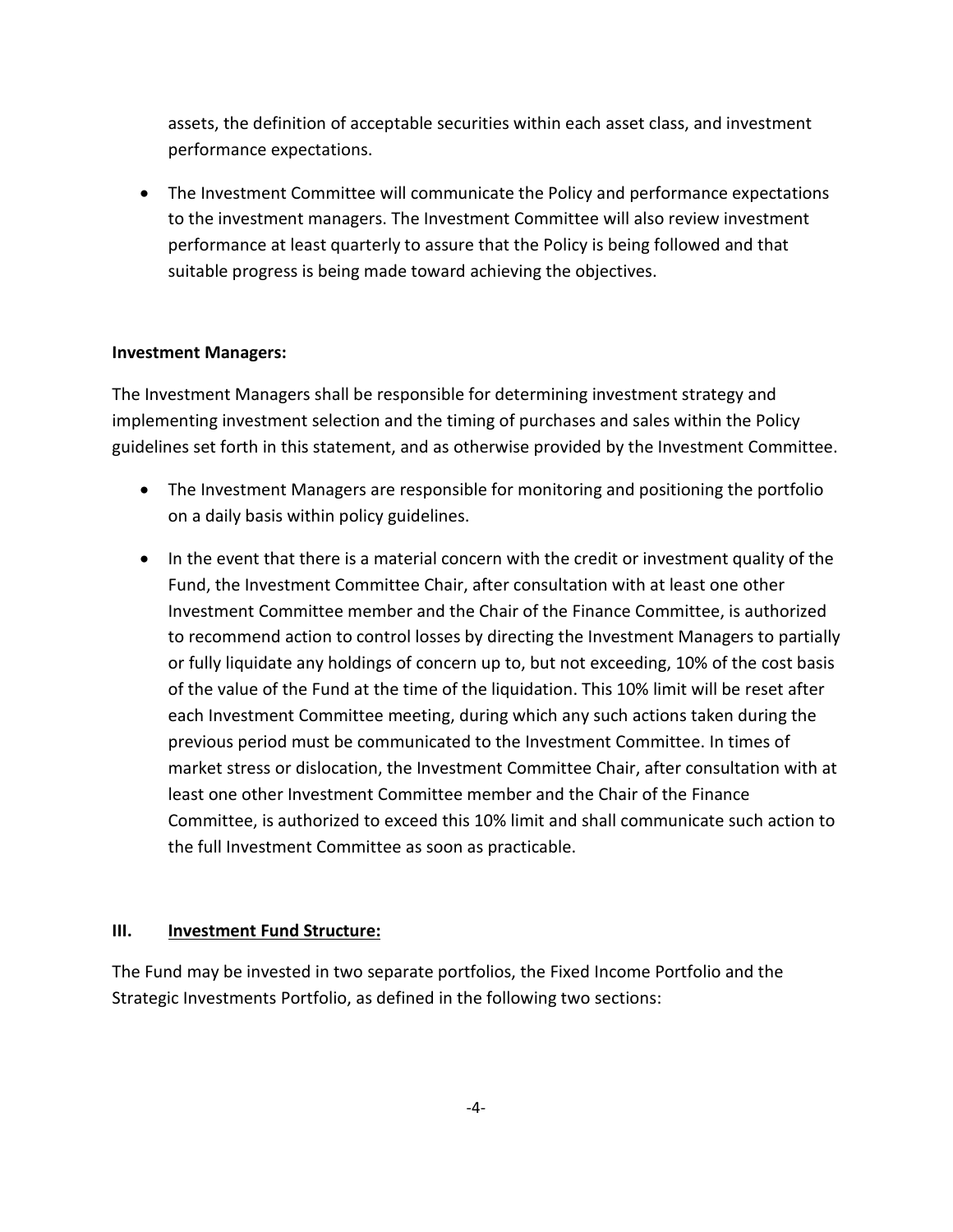#### **1. Fixed Income Portfolio**

#### **Asset Allocation:**

The assets are to be primarily invested in short-to-intermediate duration fixed income securities under normal market conditions.

A minimum of 2% Cash Equivalents must be held in the portfolio at all times, with a maximum of 20% in Cash Equivalents allowed.

#### **Objectives and Guidelines:**

#### *Return Objectives:*

The fixed income assets in the portfolio shall be managed with the objective of generating a net-of-fee return in excess of the Benchmark.

#### *Risk Tolerance:*

The portfolio is expected to be managed in a prudent manner with regard to capital preservation while pursuing returns in excess of the benchmark, meeting liquidity needs and providing a steady flow of interest income, dividends and realized gains.

### *Fixed Income Guidelines and Constraints:*

- *A. Credit quality:*
	- Minimum Weighted Average Portfolio Quality: BBB (S&P), Baa2 (Moody's), BBB (Fitch) or BBB (Kroll)
	- Minimum credit quality at time of purchase: CCC (S&P), Caa2 (Moody's), CCC (Fitch) or CCC (Kroll), *provided that* at no time shall securities rated below B-/B3 exceed 5% of the portfolio. In the event that a security is downgraded below CCC-/Caa3, the Investment Managers shall notify the Investment Committee Chair and provide their hold/sell recommendation, assessing market conditions with the objective of optimizing recovery value. The Investment Committee Chair shall promptly consider such recommendation and, after consultation with at least one other Investment Committee member and the Chair of the Finance Committee, direct the Investment Managers accordingly.
	- At no time should the total of all securities in the portfolio which were rated only by Kroll exceed 2% of the portfolio.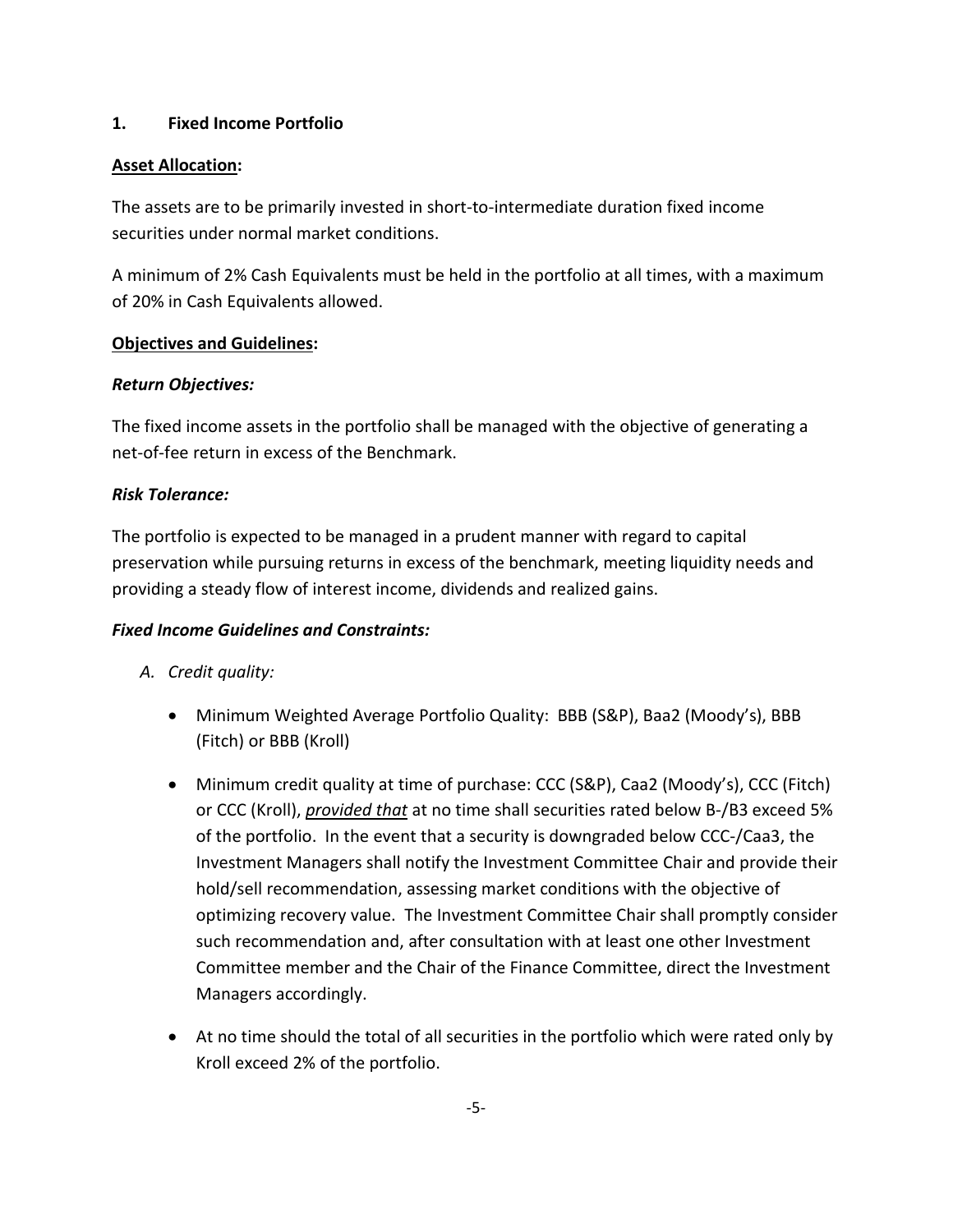- In the absence of a security rating, the issuer's own credit rating will apply, but in such event such securities will not exceed 5% of the portfolio.
- In case of split ratings, the lowest rating shall apply.
- The portfolio should follow the credit limits set forth below:

| <b>Credit Ranges</b>                     | Minimum | Maximum |
|------------------------------------------|---------|---------|
| US Government Securities                 | 5.0%    | 100.0%  |
| <b>Investment-Grade Securities</b>       | 0.0     | 100.0   |
| <b>Below Investment-Grade Securities</b> | n n     | 50.0    |
| <b>Below B-/B3 Securities</b>            | ი ი     | 5.0     |

#### *B. Duration / Maturity:*

The portfolio shall maintain a duration of no longer than 3.25 years.

- *C. Permitted Securities:*
	- Fixed-income instruments of U.S. and non-U.S. issuers, such as:
	- Obligations of Governments or their agencies, including (a) developed and (b) developing and emerging market countries;
	- Securities guaranteed by such Governments or their agencies;
	- Obligations of Supranational entities;
	- Corporate securities, including covered bonds and convertible securities;
	- Mortgage-backed securities;
	- Asset-backed securities;
	- Real Estate Investment Trust (REIT) debt obligations;
	- Preferred stock, including Bank Trust Preferred stock, up to a maximum of 15% of the portfolio;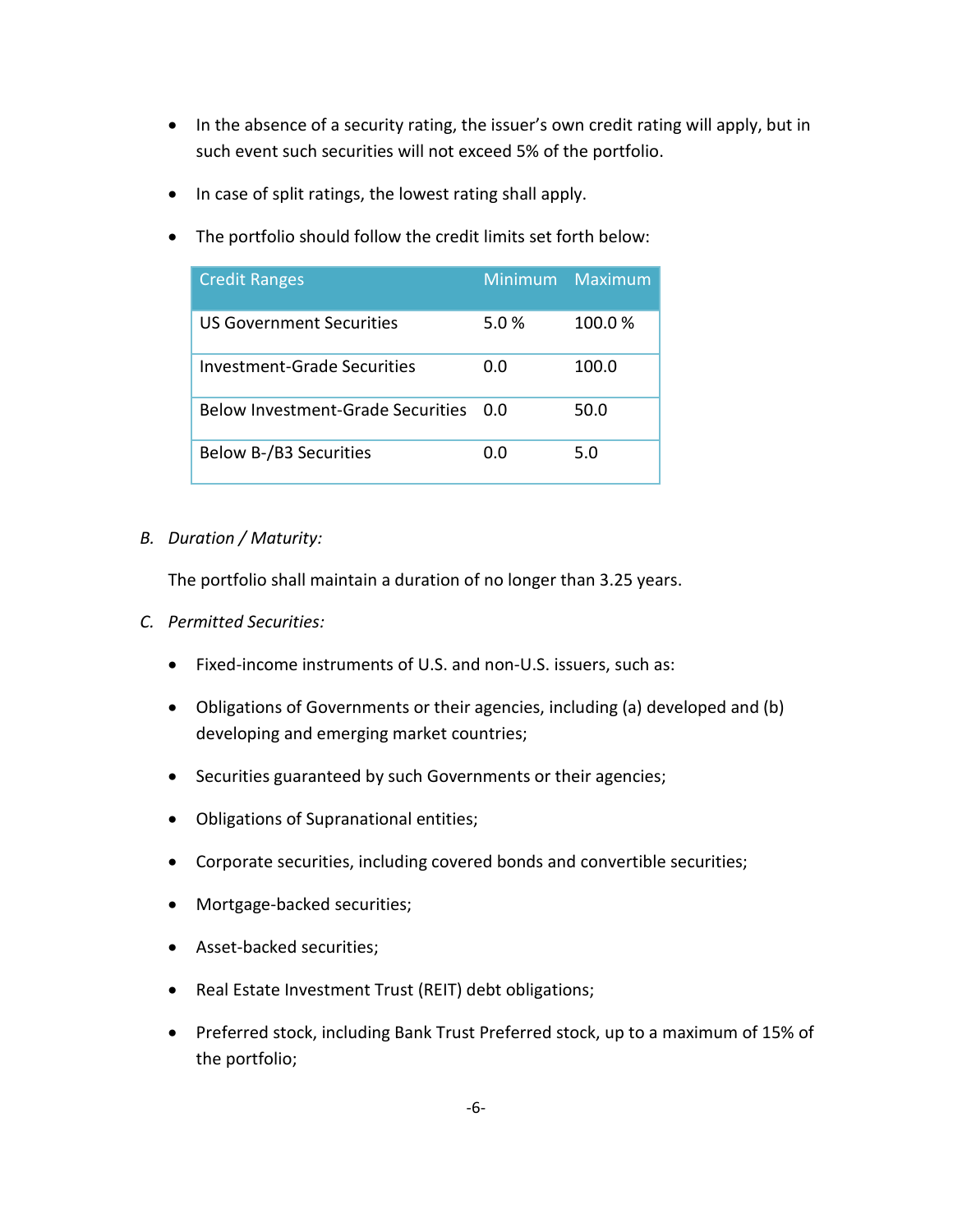- Bank loans;
- Money-market instruments, including repos, certificates of deposits and commercial paper;
- Obligations of state/province and local jurisdictions of U.S. and other countries;
- Commingled funds advised by the manager that invest in securities that are substantially consistent with these guidelines;
- Financial derivative instruments, such as forwards (including currency forwards), futures, options, and swaps, to be utilized for hedging, yield curve management, and efficient market exposure; and
- Rule 144(a) securities or Reg S securities, as appropriate, and 4(2) commercial paper.
- Investments shall not be made in securities of the Foundation, its subsidiaries, or its affiliates.
- Any other fixed income securities whose risk characteristics are consistent with benchmark securities.
- *D. Diversification guideline at time of purchase:*

Except for US government or agency securities, no more than 3% of the portfolio's market value will be invested in securities of any single issuer.

*E. Liquidity:*

The portfolio shall maintain sufficient liquidity such that it could be fully liquidated at reasonable transaction costs within 5 days under most market environments.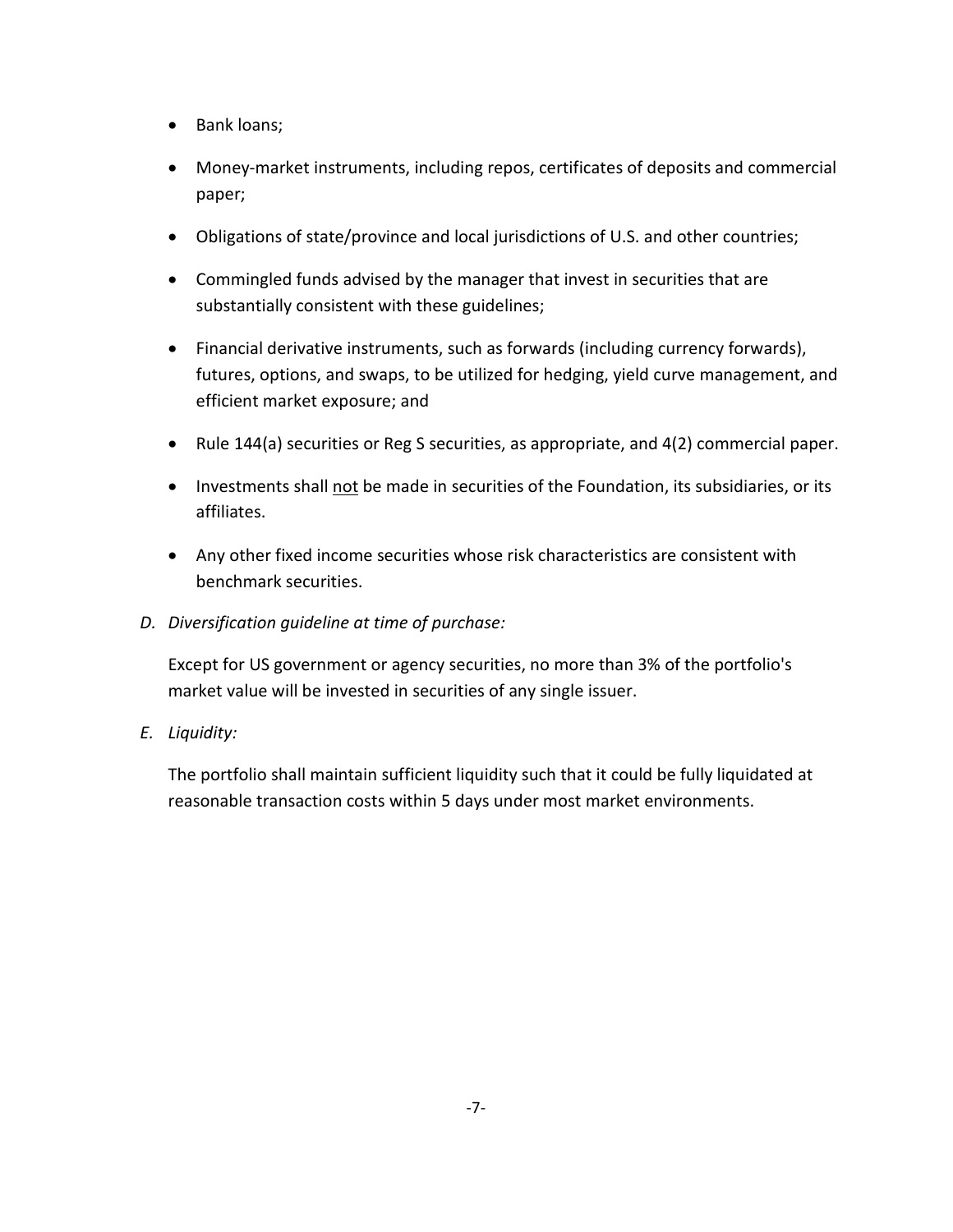## **2. Strategic Investments Portfolio**

### **Background:**

- The Investment Committee is authorized to approve a limited number (up to 20% of the Fund's market value at the time of investment) of Strategic Investments to be funded from non-endowed assets. These investments are expected to be diverse in nature and highly idiosyncratic in their risk and return drivers.
- While traditional risk metrics are not likely to be applicable to most Strategic Investments, the Investment Committee will consider all such Investments on a riskadjusted return basis and review all potential risks that can reasonably be expected to affect the outcome of the investment. Additionally, Strategic Investments will be made with consideration of the needs of the Foundation and University and their overall impact on the UConn Foundation's budget, while being mindful of the Foundation's need to preserve capital. Budget impact considerations may include costs such as operational burden, reporting costs, and deal structuring costs.

### **Risk Considerations:**

- The Investment Committee will only approve Strategic Investments that are believed to exhibit a risk-return profile that exceeds that of the Fixed Income portfolio.
- Investment and management decisions with respect to individual assets shall be evaluated not in isolation, but in the context of the portfolio as a whole and as a part of an overall investment strategy having risk and return objectives reasonably suited to the funds.

## **Limitations:**

- Strategic Investments may include any investments that the Investment Committee has deemed suitable for the Long-Term Endowment Investment Portfolio in accordance with the Foundation's *Statement of Investment Policy and Objectives for Assets Invested in the Long-term Investment Portfolio*.
- Approval of any investments for inclusion in the Strategic Investment Portfolio will require a 2/3rds majority of all present voting members of the Investment Committee.